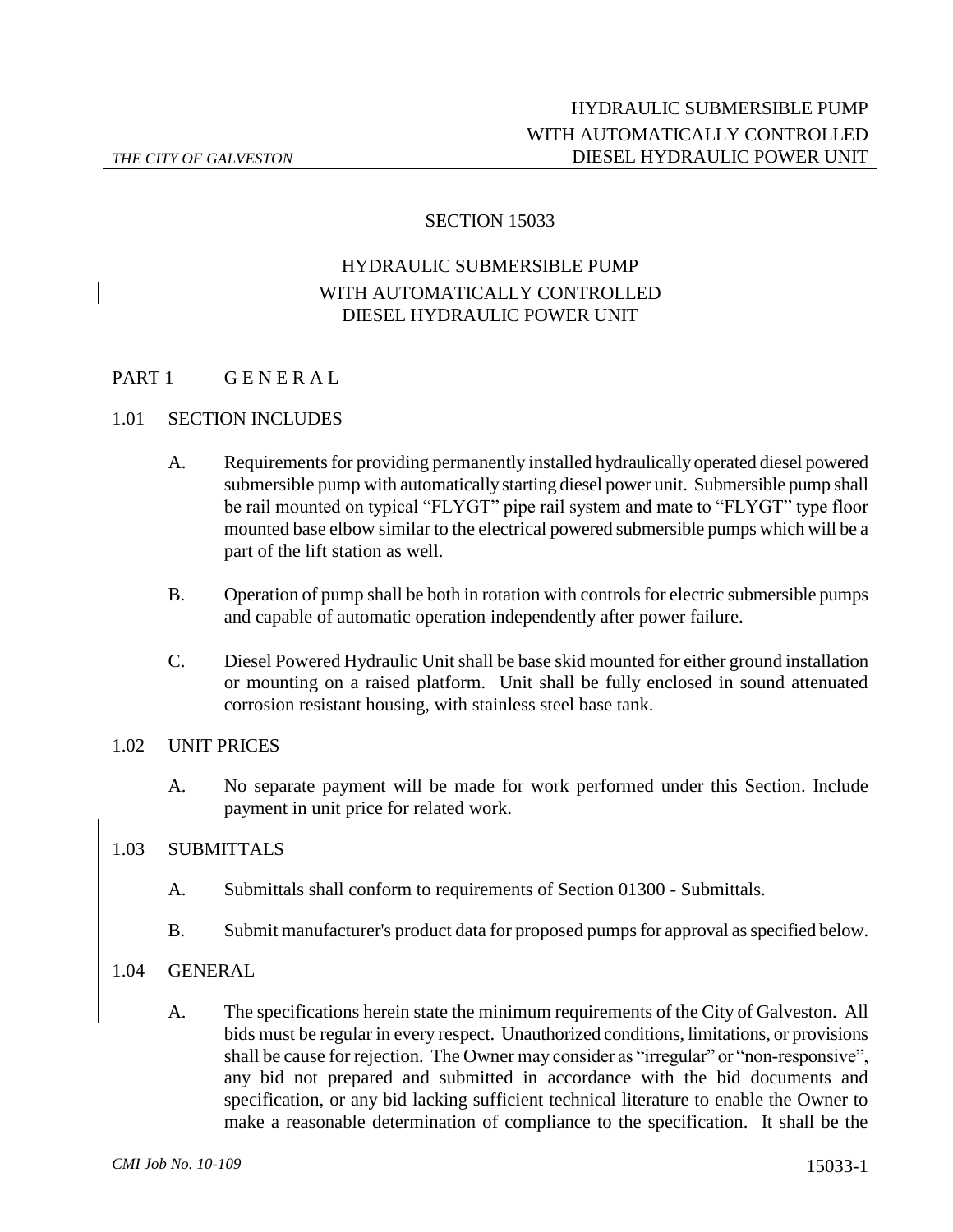bidder's responsibility to carefully examine each item of the specification. Failure to offer a completed bid or failure to respond to each section of the technical specification will cause the proposal to be rejected, without review, as "non-responsive". All variances, exceptions, and/or deviations shall be fully described in the appropriate section. Improperly documented response to the requirements of these specifications will be cause for rejection.

- B. Bids will be accepted for consideration on any make and model that is equal to the specified Godwin "Heidra" Hydraulic Submersible Pumpset, hydraulic submersible pump and hydraulic power unit. Contractor shall submit in writing that equipment proposed will meet all requirements to establish equivalence, with manufacturer's explanation of each deviation or substitution.
- C. Units described shall be new, unused, and of the current year's production. The style of pump being bid must be in production for a minimum of five (5) years (include users list). Unit shall be of the latest design and in current production completely serviced, ready for work and shall include all standard and optional equipment as specified herein. All bidders must have demonstrated the unit they are bidding, prior to bid date.
- D. Suppliers must have a fully stocked parts and service facility within 100 miles of the City of Galveston. The Owner shall have the right to inspect the office and shall be the sole judge of its adequacy to fulfill this requirement.
- E. Suppliers, on request of the Owner, must be prepared to review their specifications with the City of Galveston and must, if requested, also be prepared to provide a unit for the convenience of the Owner. These services, if needed, are considered as part of the bidder's proposal and will be provided without cost or obligation to the Owner.

## PART 2 PRODUCTS

## 2.01 SYSTEM DESCRIPTION

- A. The portable hydraulic submersible pump specified in this section will be used to pump raw sewage.
- B. The pump and accessories shall be supplied by the pump manufacturer.
- C. The hydraulic submersible pump shall be powered by a gear type hydraulic motor that is capable of being powered by any open center hydraulic oil circuit.
- D. The diesel engine hydraulic power unit shall be capable of powering comparably sized hydraulic motors on a submersible pump on a continuous operation.
- E. The diesel engine driven hydraulic power unit shall be mounted on skid with integral UL listed fuel tank and sound attenuated enclosure.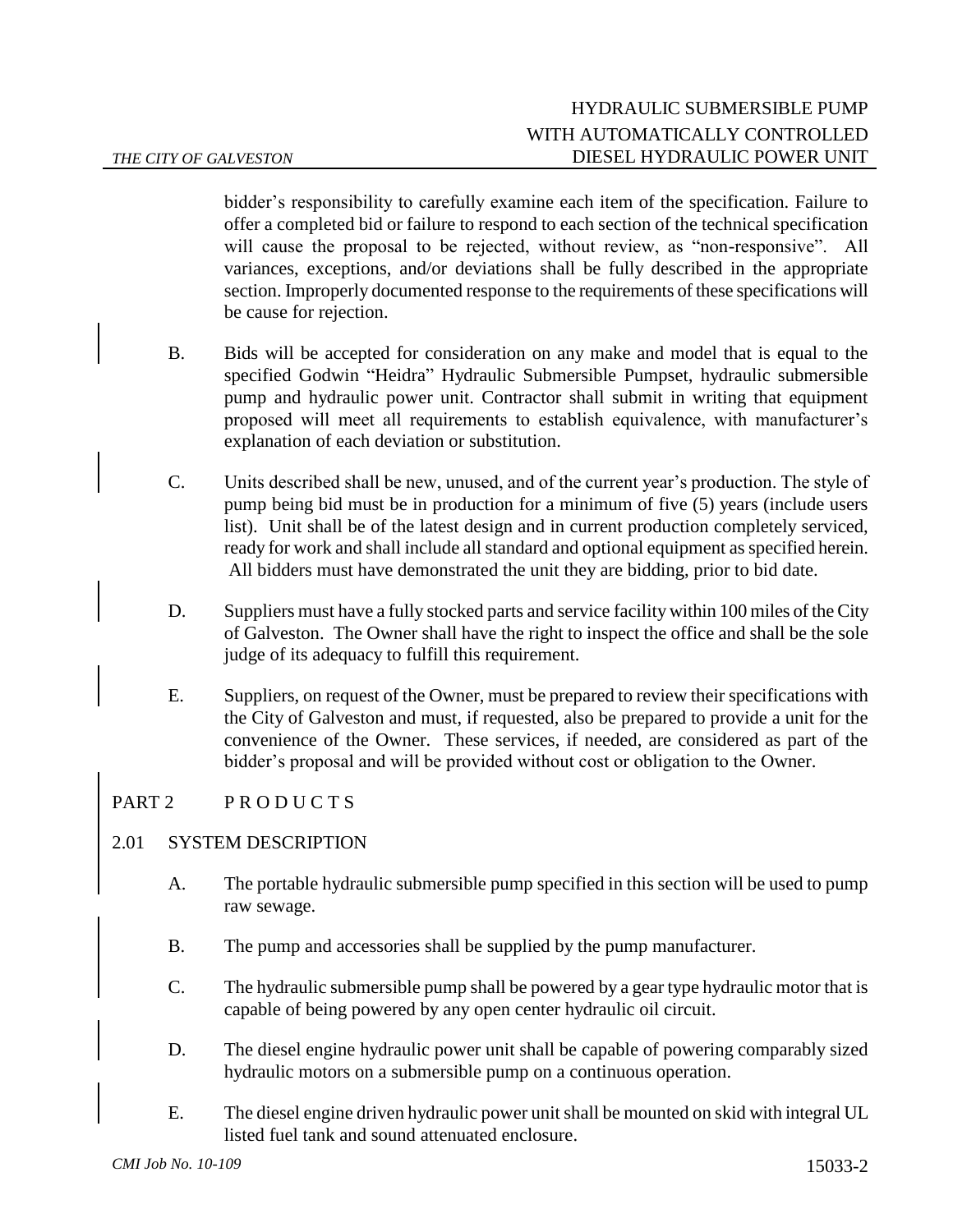- F. Equipment acceptance shall be contingent upon its ability to run in a completely dry condition for periods up to 24 continuous hours at full speed. A demonstration may be required by the Owner's Representative.
- G. The pump offered shall be a manufacturer's standard production model. It shall have been in continuous use by municipal and industrial owners for a minimum of five (5) years. A list of five user contacts including contact names and telephone numbers shall be provided with the bid submittal. Failure to supply a verifiable users list will be cause for rejection of the bid.
- H. The pump shall be equipped to slide mount for installation using a "FLYGT" type pipe rail system. The pump shall be fitted with adapter and mating flange to seat on a "FLYGT" type base elbow. Pump shall be removable, for inspection, from the wet well without disconnecting the hydraulic hose from the submersible pump.

## 2.01 DESIGN REQUIREMENTS

| A. | <b>SUBMERSIBLE PUMP</b>          |                    |
|----|----------------------------------|--------------------|
|    | <b>OPERATING SPEED (MAXIMUM)</b> | 1,600 RPM          |
|    | MINIMUM SOLIDS HANDLING SIZE     | 3 INCHES           |
|    | <b>IMPELLER DIAMETER</b>         | 00 INCHES          |
|    | <b>INLET SIZE</b>                | 00 INCHES          |
|    | <b>DISCHARGE SIZE</b>            | 00 INCHES          |
|    | <b>MAXIMUM DUTY POINT</b>        | 000 GPM AT 00' TDH |
|    |                                  |                    |

| B. | HYDRAULIC POWER UNIT              |            |
|----|-----------------------------------|------------|
|    | <b>OPERATING SPEED (MAXIMUM)</b>  | 2,400 RPM  |
|    | <b>MAXIMUM OIL FLOW</b>           | $10$ GPM   |
|    | <b>MAXIMUM HYDRAULIC PRESSURE</b> | 3,500 PSI  |
|    | OIL RESEVOIR SIZE (MINIMUM)       | 40 GALLONS |

## 2.02 ACCEPTABLE MANUFACTURERS

## A. EQUIPMENT

- 1. CASTING / VOLUTE: Pump casting shall be cast iron. It shall be constructed so that the suction flow path is in axial alignment with the impeller eye. Pump casing shall be fitted with guide rail adapter for installation in wet well.
- 2. IMPELLERS: The pump impeller shall be of open non-clog type with pump out vanes on the back shroud. The impeller shall be Three-bladed of hardened cast chromium steel construction.
- *CMI Job No. 10-109* 15033-3 3. WEARPLATES: The pump shall have top and bottom wearplates. The wear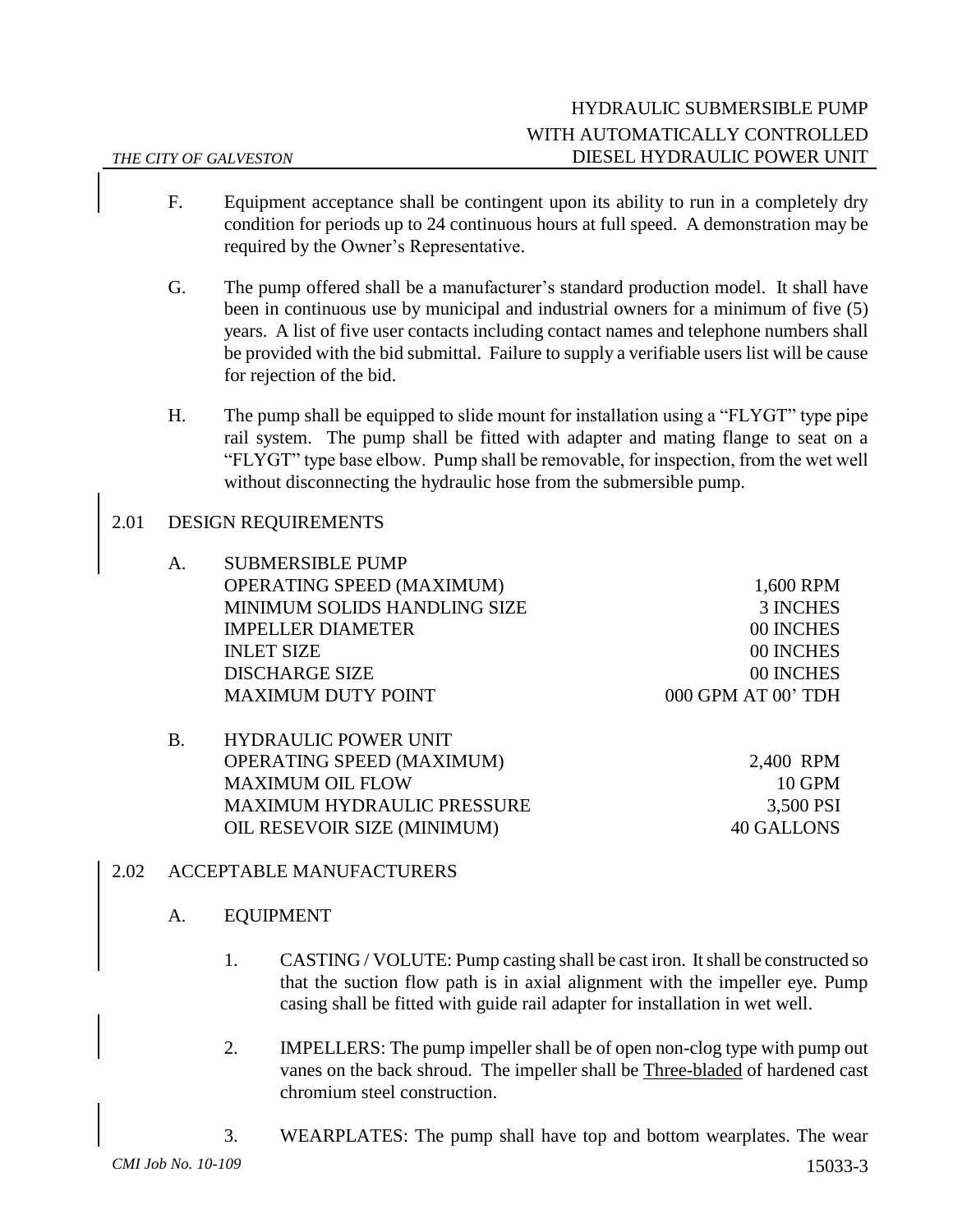plates shall be fully adjustable and replaceable with a minimum hardness of 220 Brinnell, fabricated of cast iron.

- 4. BEARINGS AND SHAFTS: Pump shall be fitted with a heavy duty cast iron bearing bracket which contains the shaft and heavy duty ball or tapered roller bearings of adequate size to withstand imposed loads. Minimum I.S.O. L10 bearing life to be 100,000 hours. Impeller shafts shall be of 1½% chromium alloy.
- 5. SEALS: The pump seal will be a double mechanical seal arrangement. The lower mechanical seal shall be a mechanical self-adjusting type with silicon carbide faces. The upper mechanical seal shall also be a mechanical self-adjusting type with carbon ceramic faces. The mechanical seal shall be cooled and lubricated in an oil bath reservoir, requiring no maintenance or adjustment. Pump shall be capable of running dry, with no damage, for periods up to 24 hours. All metal parts shall be of stainless steel. Elastomers shall be Viton.
- 6. PUMPEND HYDRAULIC MOTOR: The pumpend hydraulic gear type motor shall be capable of receiving 33-GPM at 3,500-psi at 2100-RPM. It shall be designed to be able to stop immediately on braking of hydraulic flow due to automatic start  $\&$  stop of hydraulic power unit without damage. This shall be accomplished through the use of an internal or external hydraulic assembly.
- 7. PUMP DISCHARGE CONNECTION: Shall be cast iron XXXX inch flange. Adapted to base elbow for floor mounting with pipe rails.
- 8. PUMP GASKETS: Shall be compressed fiber and/or Teflon
- 9. PUMP O-RINGS: Shall be Viton.
- 10. POWER UNIT: Hydraulic power unit shall have an open center hydraulic circuit capable of providing up to 10 GPM at 3,500 psi at 2,400 RPM engine speed on a continuous basis. The hydraulic circuit shall include a gear type hydraulic pump mounted to the engine flywheel, a minimum 40 gallon hydraulic reservoir with suction strainer, low oil and high temperature shutdowns, sight level gauge, in tank return line filter rated for 20 microns, pressure gauge, on/off detent control valve with integral adjustable relief valve, hydraulic oil cooler with thermo bypass valve, and quick disconnect fittings.
- 11. DRIVE UNIT: Diesel shall be water-cooled engine. Engine shall drive pump by use of direct connected intermediate drive plate. Starter shall be 12 volt electric. Safety shut down switches for low oil pressure and high temperature shall be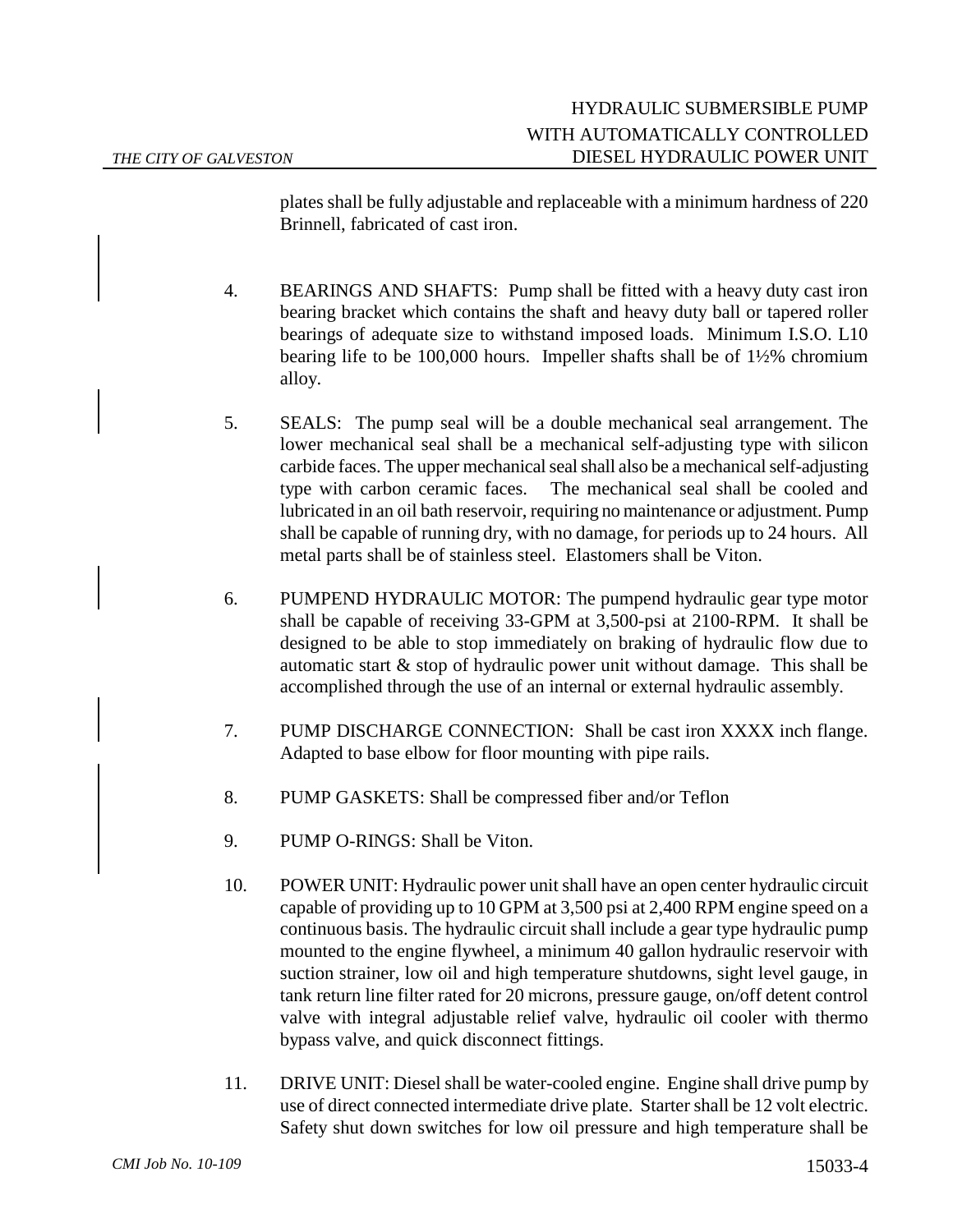provided. Battery shall have 180 Amp hour rating, 100-minute reserve capacity with 500 cold cranking amp capacity. Unit shall include a tachometer and an hourmeter. Alternator shall be sized to 60 amp. Unit shall be a Yanmar or equal, for continues use at 2,100 RPM. A certified continuous duty engine curve shall be supplied to the owner/Owner's Representative.

- 12. GOVERNOR: Governor shall be mechanical type. Engine speed shall be adjustable to operate the hydraulic power unit between maximum and minimum design operation speeds.
- 13. FUEL TANK: Integral fuel tank capacity shall be sufficient to provide at least 168 hours (7days) of operating time at full load. The engine shall be capable of operating satisfactorily on a commercial grade of distilled No. 2 fuel oil. Fuel tank base shall be UL design as specified in 2.02, B. SKID BASE, and be of stainless steel construction.
- 14. EXHAUST: Exhaust system shall include a hospital grade muffler housed in a separate chamber within the enclosure. All exhaust piping and manifolds shall be encased in fitted acoustic blankets. They shall be constructed of high-density fiberglass material with waterproof jacketing.
- 15. HYDRAULIC HOSES: The submersible pump and hydraulic power unit shall come complete with two (2) 1" x 50" and one (1)  $\frac{1}{2}$ " x 50" case drain hydraulic hoses with quick disconnect couplings. Suitable for use in sewage, submerged use.
- 16. SOUND ATTENUATED ENCLOSURE: The engine and pump shall be completely enclosed with fourteen-gauge sheet metal panels backed with one inch and two-inch layers of polydamp acoustical sound-deadening material. The acoustical enclosure shall reduce pump and engine noise to sixty-eight dBA or less at a distance of thirty feet. The enclosure shall be removable for easy access to the engine / pump for maintenance and repair. The enclosure doors shall all be equipped with latches that are keyed alike. For maintenance and service needs, the enclosure sides shall have hinged doors for quick access to the engine oil fill, fuel fill port, oil dipstick, and filters.

## B. SKID BASE

1. The pump base tank shall be a UL-142 approved double wall design constructed in accordance with Flammable and Combustible Liquids Code, NFPA 30; The Standard for Installation and use of Stationary Combustible Engine and Gas Turbines, NFPA 37; and The Standard for Emergency and Standby Power Systems, NFPA 110.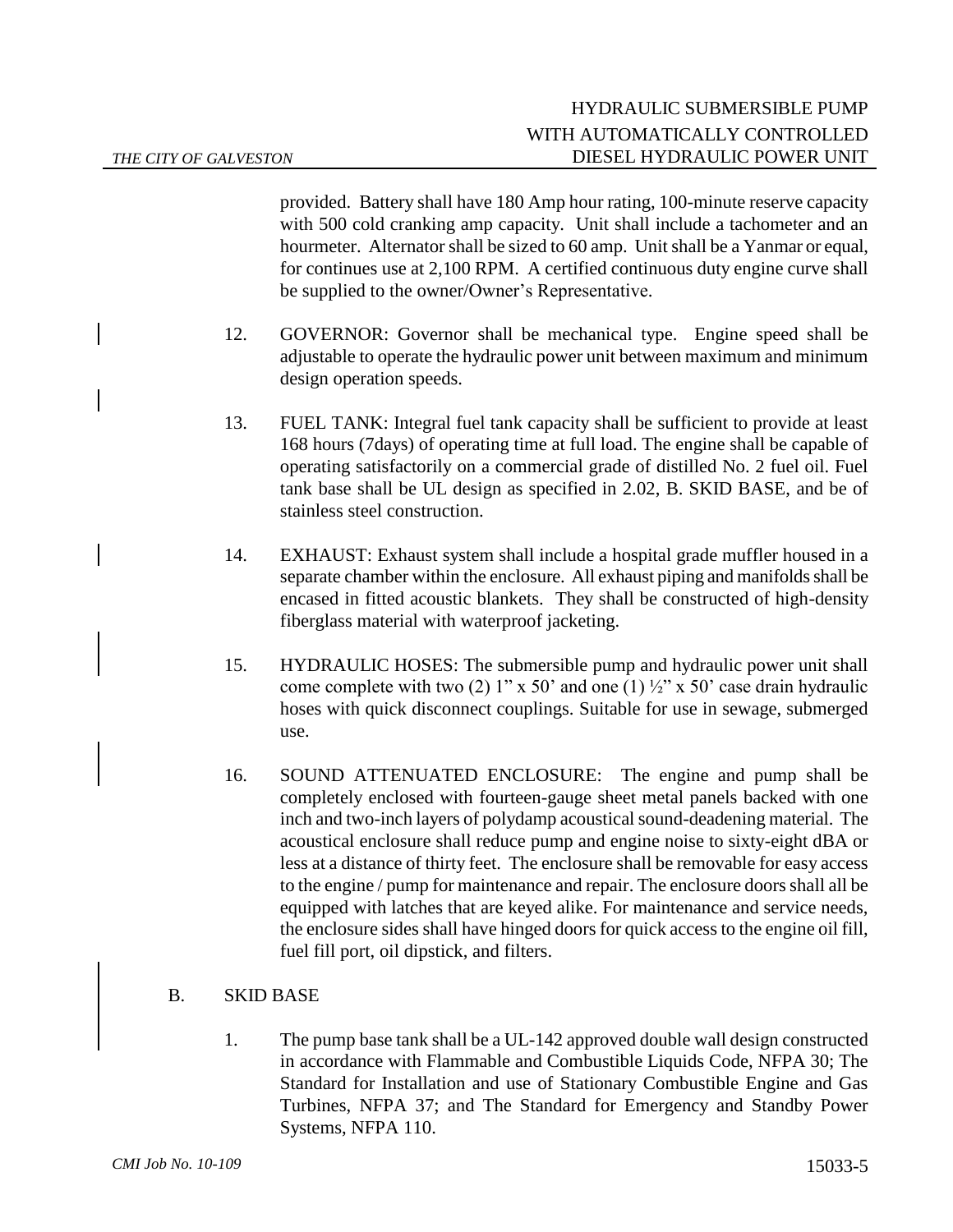- 2. The tank design shall be a Closed Top Dike Pump Base Tank. It shall be of double wall construction having a primary tank to contain the diesel fuel, held within another tank or dike, which is intended to collect and contain any accidental leakage from the primary fuel tank. The completed base tank assembly is to incorporate pump mounting locations and must be able to support four times the rated load.
- 3. The primary tank shall be designed to withstand normal and emergency internal pressures and external loads. It shall be capable of withstanding internal air pressures of 3 to 5 psig without showing signs of excessive or permanent distortion and 25 psig hydrostatic pressure without evidence of rupture or leakage.
- 4. The primary and secondary tanks or dike shall have venting provisions to prevent the development of vacuum or pressure capable of distorting them as a result of the atmospheric temperature changes or while emptying or filling. The vent shall also permit the relief of internal pressures caused by exposure to fires. The vent size shall be determined by using the calculated wetted surface area in square feet (the top is excluded) in conjunction with venting capacity table 10.1of UL-142. The tank's vent shall also be equipped with a coupling device and shall be located to facilitate connection to a vent piping system. The dike's vent may be an opening for venting directly to the atmosphere and protection from the entrance of natural elements or debris shall be provided.
- 5. The primary tank is to be constructed of 7 gauge hot rolled stainless steel. Internal baffles or reinforcement plates shall be located on a maximum of 24 inch centers in tanks up to 60 inch width and on a maximum of 19.5 inch centers in tanks over 60 inch width. At least one baffle shall separate the fuel suction pipe from the fuel return line
- 6. The outer tank is to be constructed in a manner to be able to support four times the wet load of the pump and housing. The entire load is to be carried by the outer tank so no load or vibration stress is placed on the primary tank. If the pump base tank is wider than the pump set to be supported, structural rails are to be incorporated to span the width of the base tank so that the load is transferred to the side rails of the tank. Vertical reinforcements shall be welded to the outer sides of the secondary tank or dike at a maximum of 45 inch centers on tanks up to 30 inches high and on 24 inch centers on tanks greater than 30 inches high. At least one vertical reinforcement shall be positioned adjacent to each mounting hole location.
- 7. Both primary and secondary tanks shall be fitted with the proper welded pipe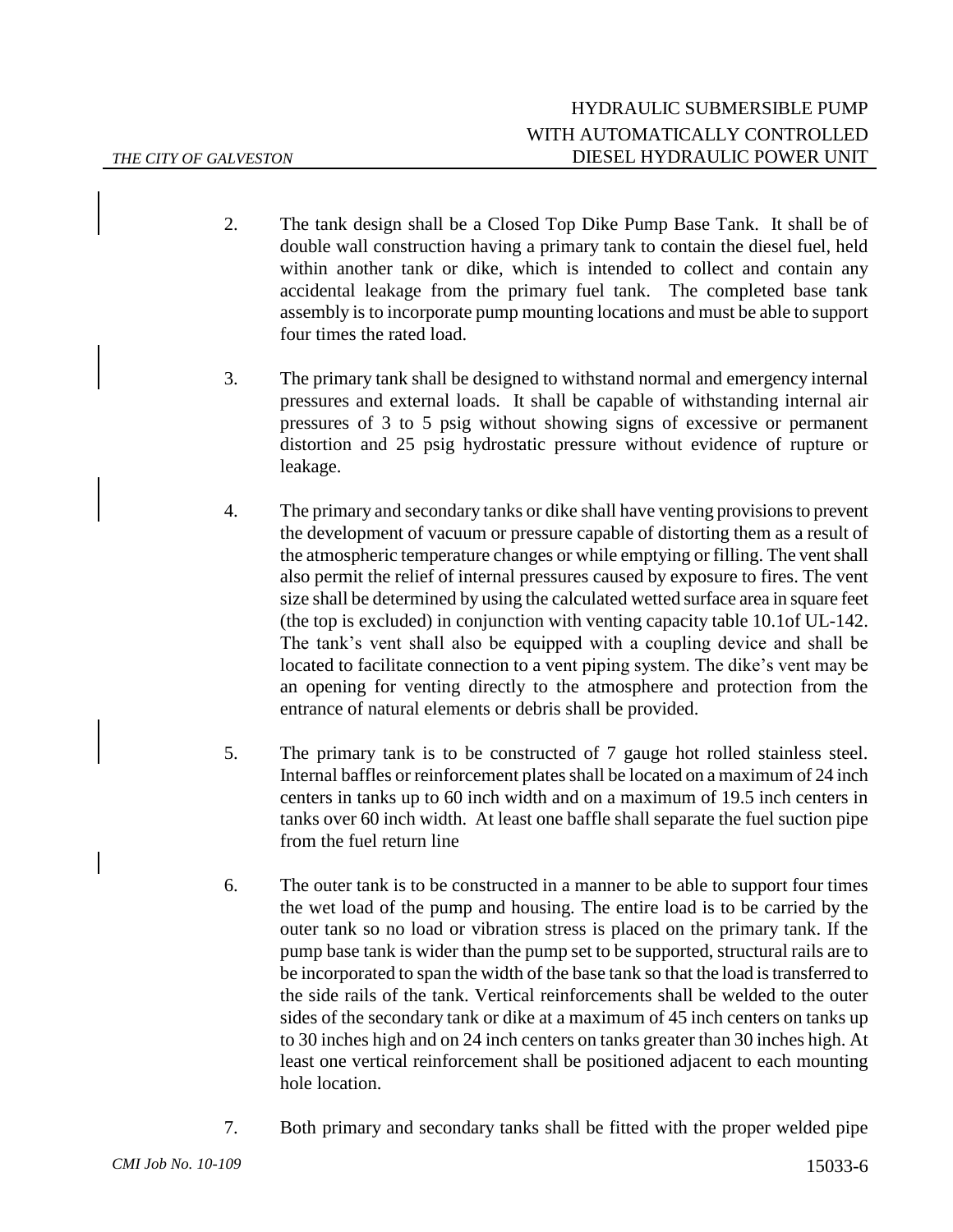fittings to accommodate the requirements for the fill port and normal and emergency venting.

- 8. The completed assembly is to be cleaned with a heated pressure wash followed by a chromium free post treatment to ensure proper paint adhesion. The tank assembly is to be painted with an epoxy ester primer and high quality polyurethane enamel with total paint thickness of 3.5 mils. The painted tank assembly is to be baked at 180 degrees for 30 minutes to provide a hard durable finish.
- 9. Manufacturing and testing of this system shall be performed within the scope of Underwriters Laboratories, Inc. "Standard for Safety UL 142." A UL label shall be permanently attached to the tank system showing the following information:
	- The registered UL mark and the name: Underwriters Laboratories, Inc.
	- A control number and the word "listed"
	- The product's name as identified by Underwriters Laboratories Inc.
	- The serial number assigned by Underwriters Laboratories, Inc.
	- Other manufacturer's information may also be included.
- 10. HYDRAULIC HOSES: The submersible pump and hydraulic power unit shall come complete with two (2) 1" x 50' and one (1)  $\frac{1}{2}$ " x 50' case drain hydraulic hoses with quick disconnect couplings. Body: Cast or ductile iron; flange together bonnet and stuffing box with ASTM A307 Grade B bolts. Cast in body manufacturer's initials, pressure rating, and year manufactured. Equipped with rollers, tracks, and scrapers.
- 11. FACTORY PAINTING: Pump, engine, base, and trailer shall be shop primed and finish painted at the place of manufacturer. Materials and thickness for priming shall be in accordance with manufacturer's standards.

## C. AUTOMATIC STARTING CONTROL SYSTEM

1. The engine shall be equipped with a factory installed "PrimeGuard" microprocessor-based controller as supplied by Godwin Pumps of America, Inc. or equal and designed to start/stop the engine at a signal supplied by high and low level floats or a 4-20 mA transducer.

## D. ENGINE/PUMP CONTROL SYSTEM

1. The engine shall be started, stopped, and controlled by a "PrimeGuard" high performance state of the art digital controller as supplied by Godwin Pumps of America, Inc. or equal. The controller shall be weather proof enclosed, and contain an external weatherproof 12-position keypad accessible without the need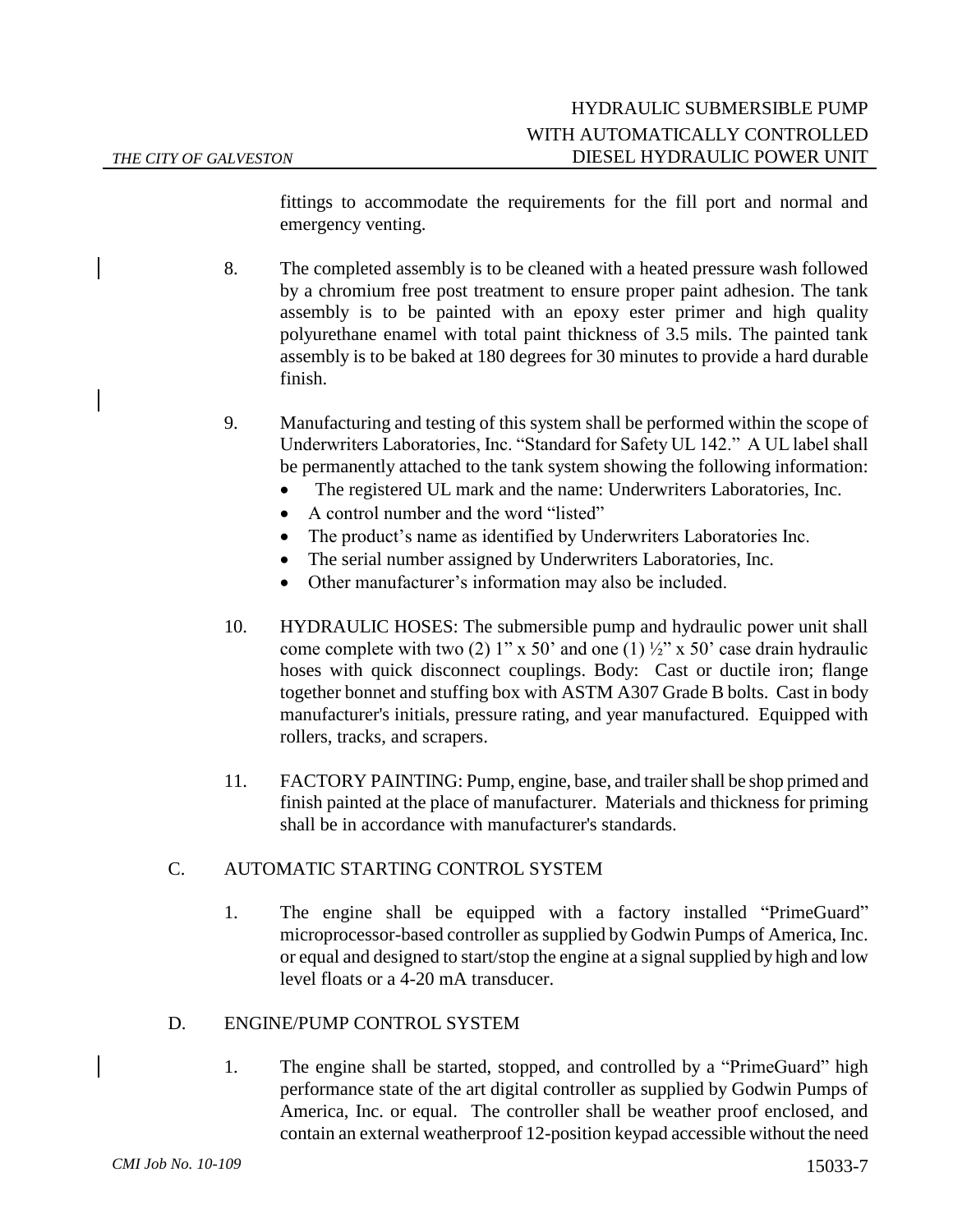to remove or open any protective cover or enclosure. It shall be designed to start/stop the engine at a signal supplied by high and low level floats or a 4-20 mA transducer. The "PrimeGuard" controller shall provide the following functions without modification, factory recalibration, or change of chips or boards, by simply accessing the keypad

- 2. The keypad shall be a capacitive touch sensing system. No mechanical switches will be acceptable. The keypad shall operate in extreme temperatures, with gloves, through ice, snow, mud, grease, etc. and maintain complete weather-tight sealing of the "PrimeGuard" controller.
- 3. In automatic mode, the unit shall conserve energy and go to "sleep".
- 4. The "PrimeGuard" controller shall function interchangeably from float switches, pressure switch, or transducer, as well as manual start/stop by selection at the keypad. No other equipment or hardware changes are required.
- 5. The "PrimeGuard" controller shall function interchangeably from float switches, pressure switch, or transducer, as well as manual start/stop by selection at the keypad. No other equipment or hardware changes are required.
- 6. The "PrimeGuard" controller shall be capable of varying the engine speed to maintain a constant level in a process without a change to the controller other than via the keypad.
- 7. The start function can be programmed to provide three separate functions each day for seven days (i.e. a start, warm up, exercise cycle on two separate days at different times and for a varying length of time all via the keypad).
- 8. Manual-Automatic Button:
	- a. In Manual Mode, manual "Start" button starts engine and runs until "Stop" button is depressed or an emergency shutdown occurs.
	- b. In Automatic Mode, start/stop sequencing is initiated by either two normally-open narrow angler float switches, pressure switch, transducer, or a signal from a digital input.
- 9. The controller shall integrate the engine safety shut-off for low and high oil temperature, and provide over-speed protection.
- 10. The controller shall include standard, field-adjustable parameters for engine cycle crank timer, shutdown time delay, warm-up time delay, and cool-down time delay.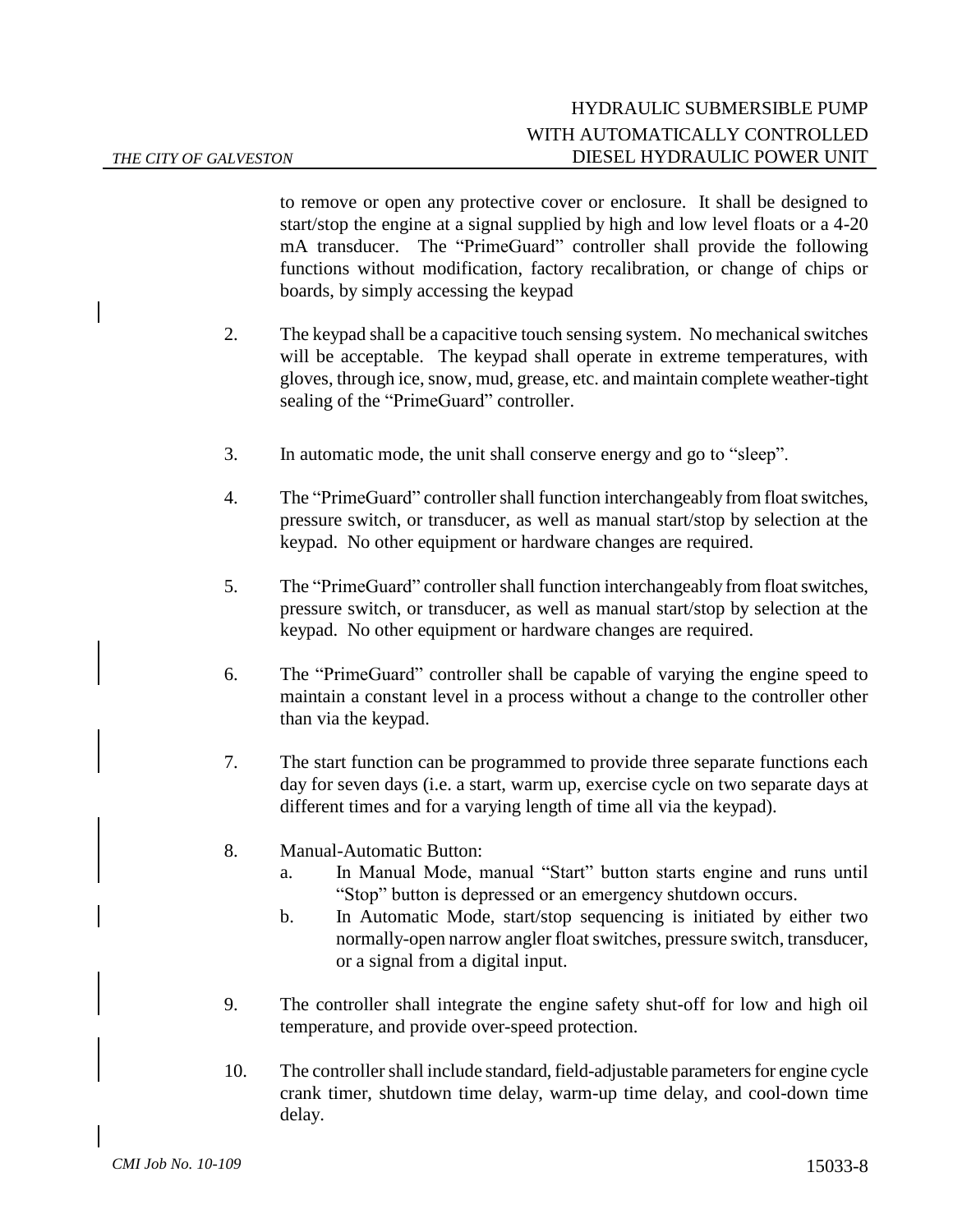- 11. The "PrimeGuard" controller shall have only one circuit board with eight built-in relays. Each relay can be named to provide any function, all via the keyboard without changing relays, chips, printed circuits, or any hardware or software.
- 12. Standard components, at a minimum, shall consist of (24) digital inputs, (7) analog inputs, (1) magnetic pick-up input, (8) 20-amp form "C" relays, (1) RS232 port, (1) RS485 port, (1) RS232/RS485 port, (1) J1939 port, and (1) 64X128 pixel full graphic LCD display with backlight.
- 13. The industrially-hardened "PrimeGuard" Controller shall withstand Vibration of 3 g, 3 axis, frequency swept 10-1000 Hz, in an operating temperature Range of 4 to 176 $\mathrm{^{\circ}F}$  (-20 $\mathrm{^{\circ}}$  to 80 $\mathrm{^{\circ}C}$ ) and an operating humidity range of 0-95% Non-Condensing.
- 14. FLOATS: The unit shall be supplied with one (1) float assembly including two (2) N/O floats which shall integrate with the engine control panel via a single multi-pin plug.
- 15. FULLY AUTOMATIC TRICKLE CHARGER: The power unit shall include a fully automatic trickle charger powered by 115-VAC, 6-amps, job-site power.

## PART 3 E X E C U T I O N

#### 3.01 MANUFACTURERS SERVICES

- A. The manufacturer shall furnish the services of a competent factory representative to do the following:
	- 1. Inspect the system prior to delivery, supervise the start up and testing of the system, and certify the system has been properly furnished and is ready for operation.
	- 2. Instruct the owner's operating personnel in the proper operation and maintenance of the system for a period of not less than one half day.

#### 3.02 TOOLS AND SPARE PARTS

- A. The manufacturer shall furnish the following with the Pump System:
	- 1. A recommended list of spare parts.